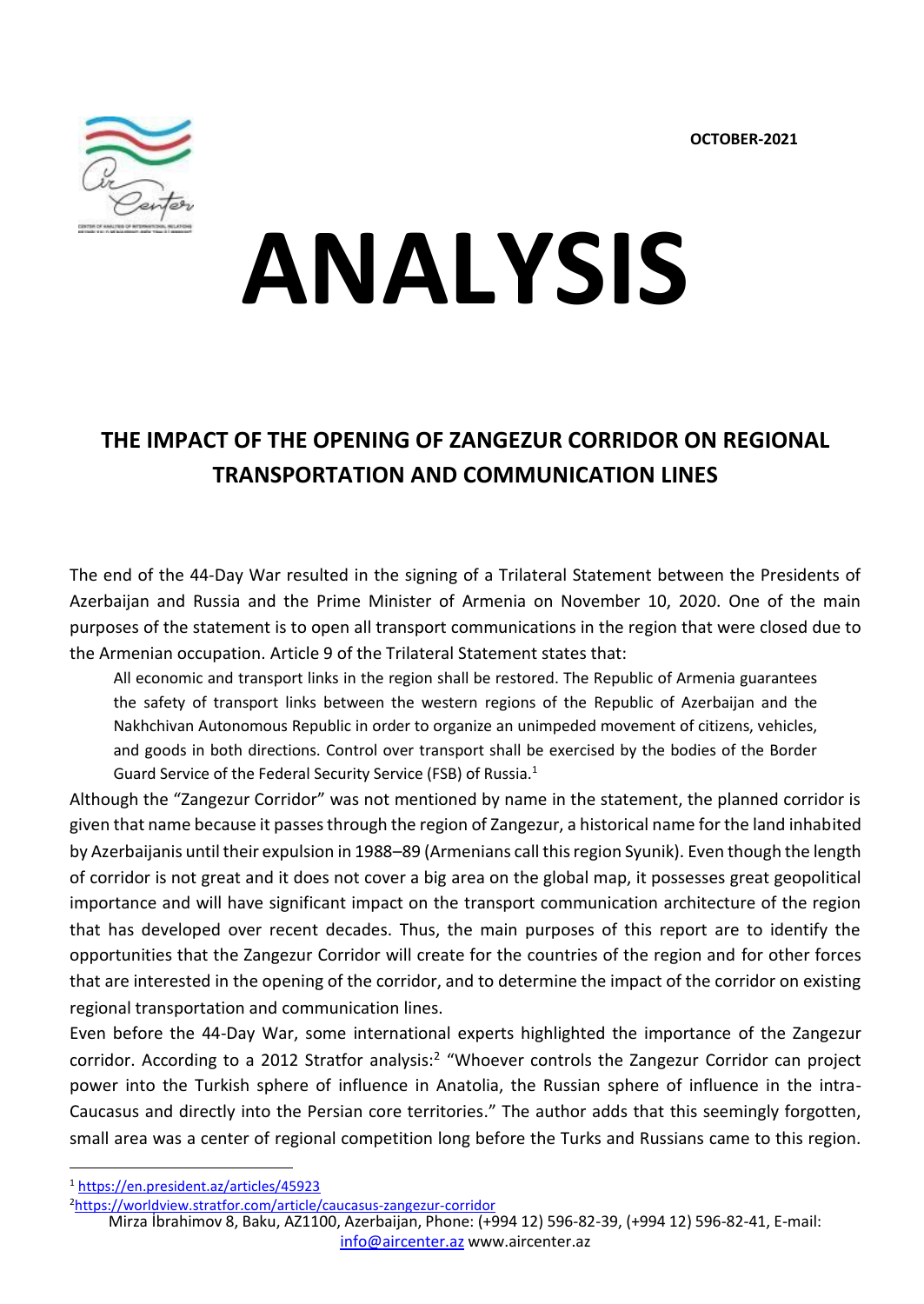Although Zangezur has fertile soil and rich water resources, its role as a transport corridor makes it more important. Zangezur is located at the conjunction of the Lesser Caucasus Mountains, the Anatolian Highlands, and the Zagros Mountains. Historically, this area held great importance for the construction of roads, because it passes through three large mountainous areas. At the same time, the above-mentioned article emphasized that, although Turkey, Russia, and Iran have not paid much attention to the Zangezur Corridor in recent years, they are certain to revisit the Zangezur issue in time.

Publication of such articles manifests the importance of the Zangezur Corridor, especially in a changing geopolitical environment. Undoubtedly, Armenia's occupation of Azerbaijani territories was the main obstacle that prevented access to the corridor. Therefore, after the war, the issue of the opening of Zangezur Corridor was raised by Azerbaijan and included in the Trilateral Statement.

It is also worth mentioning that even some Armenian experts were in favor of the restoration of the Zangezur Corridor, even before 44-Day War, and they wrote about it in various reports. One of these, published by *International Alert* in 2014, called for the "Rehabilitation of the railways in the South Caucasus: Assessment of the potential economic benefits." $3$  The second volume of this report was dedicated to the Kars–Gyumri–Nakhchivan–Meghri–Baku (KGNMB) route and was co-authored by Armenian, European, and Azerbaijani experts. The Nakhchivan–Meghri–Baku part of this road goes through the Zangezur Corridor. Thus, by discussing of the advantages of the KGNMB route, the authors also bring attention to the importance of the Zangezur Corridor. The report analyzed the competitive benefits of KGNMB for Azerbaijan, Turkey, and Armenia along with the indirect economic and social benefits of the opening of the road. Special attention was given to the benefits of the restoration of the railway link between Iran and Armenia and access for Armenia to the Turkish market using this corridor. It is obvious that the opening of the corridor will have a significant impact on the transport policies of regional countries. In order to understand the new realities that will be created by the Zangezur Corridor in the region, both in terms of geopolitics and transportation policy, it would be useful to analyze the

## **Armenia**

As for other regional countries, the opening of the Zangezur corridor will also be beneficial for Armenia. First, the opening of the corridor will allow Armenia to free itself from its economic isolation. After the occupation of Azerbaijani territories in 1992–93, Azerbaijan and Turkey shut down their respective borders with Armenia. Closed borders with Turkey and Azerbaijan prevented Armenia from gaining access to a safe and sustainable land route to Russia, its main economic partner. Since the beginning of the Armenia–Azerbaijan conflict, there has been no railway connection between Armenia and Russia. The only available land route was the Upper Lars Highway, which goes through the territory of Georgia. As this road passed through geographically difficult terrain and had to be closed in cold weather, it caused delays in the transportation of goods from Armenia to Russia and vice versa. Moreover, the political tensions between Georgia and Russia on occasion led to the closure of this road.

influence the new corridor on the regional countries separately.

Another road that passes through Georgia and used to connect Armenia and Russia by land is the railway that goes via Abkhazia, which is also closed due to the political problems between Russia and Georgia. During the Soviet era, cargo transportation between Armenia and Russia was carried out mainly by

Mirza İbrahimov 8, Baku, AZ1100, Azerbaijan, Phone: (+994 12) 596-82-39, (+994 12) 596-82-41, E-mail: [info@aircenter.az](mailto:info@aircenter.az) [www.aircenter.az](http://www.aircenter.az/) <sup>3</sup> [https://www.international-alert.org/sites/default/files/Caucasus\\_RailwaysRehabilitationPt2\\_EN\\_2013.pdf](https://www.international-alert.org/sites/default/files/Caucasus_RailwaysRehabilitationPt2_EN_2013.pdf)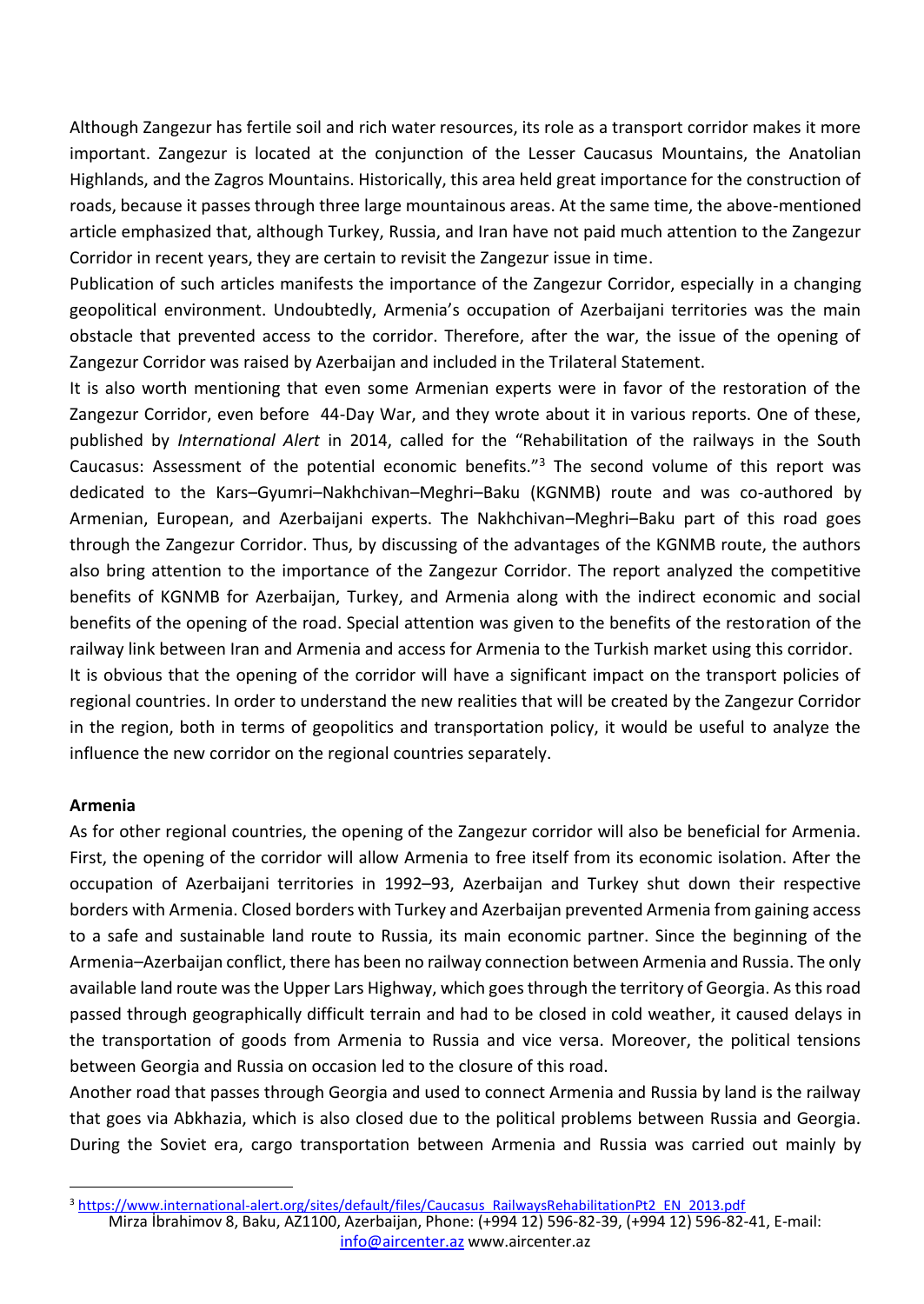railroad through the Dilijan and Karvansara (Ijevan) settlements in Armenia, and then through the Gazakh region of Azerbaijan to Russia. This road was also closed because of the conflict.

It also worth mentioning that Armenia's aggression against Azerbaijan also led to the elimination of railway connections with Iran. After the beginning of the First Karabakh War (1988–94), the railroad that connected Armenia with Iran through Nakhchivan (Azerbaijan) was closed. The highway that continues to be used for the transportation of goods between Armenia and Iran is inefficient for transportation as it passes through a mountainous area. During the conflict, Armenia planned to build an alternative railway through the Meghri region to Iran, but the high construction costs made it impossible. The cost of construction of the railroad was estimated at between 3.5 and 5 billion US dollars. Because of the lack of financial resources, Armenia was unable to cover these costs, and efforts to attract foreign investors did not lead to the desired results. However, in the case of the opening of the Zangezur Corridor, Armenia and Iran would restore the railway connection and it would also enable Armenia to participate in the International North–South Transport Corridor (INSTC). By using the railway connection with Iran, Armenia is also trying to change the direction of INSTC and prevent it from passing through Azerbaijan.

Thus, the opening of the Zangezur corridor will allow Armenia to end its economic isolation and restore access to Russia and Iran, as well as to the markets of the Eurasian Economic Union. Despite the fact that the November 10 statement will mainly lead to the restoration of pre-existing roads between the countries of the region, this will change the region's transport architecture because, during the Armenian occupation, these roads were closed and transportation policies and regional transport projects were implemented without considering them.

Despite the advantages of the Zangezur Corridor, some experts in Armenia are skeptical about its opening. In their opinion, the new corridor does not serve the strategic interests of Armenia as it creates geopolitical risks and might lead to the loss of its sovereignty.<sup>4</sup> They argue that, although the Trilateral Statement declares the reopening of all communications in the region, it only specifically mentions the connection between Azerbaijan and Nakhchivan, which means that the main focus is towards the reopening of this specific road. Therefore, this is the only feasible project for the near future. According to Armenian experts, the opening of the Zangezur Corridor without opening other communications routes will create additional geopolitical risks that outweigh the economic benefits for Armenia.

Another argument against the Zangezur Corridor is that the transportation of goods from Armenia to Russia through the Zangezur Corridor covers a longer distance, and the most efficient way to transport goods from Armenia to Russia is to use the traditional Karvansara (Ijevan)–Gazakh road.<sup>5</sup> In order to make this road operational, a short section in Armenian territory needs to be repaired. It has also been pointed out that no peace agreement has been signed between the parties following the war, and there is the possibility of an outbreak of a new military conflict.

Armenian experts also think that, after the opening of the Zangezur Corridor, Armenia will lose its sovereignty in the area through which the corridor passes.<sup>6</sup> According to the Trilateral Statement, control of the corridor will be exercised by the Russian Federal Security Service for an indeterminate period of time. Therefore, the Armenian government has to be sure that, after some set time, control over the

Mirza İbrahimov 8, Baku, AZ1100, Azerbaijan, Phone: (+994 12) 596-82-39, (+994 12) 596-82-41, E-mail: <sup>6</sup> <https://www.evnreport.com/politics/the-meghri-corridor-a-viable-transport-link-or-geopolitical-noose>

<sup>4</sup> [https://jam-news.net/unblocking-of-transport-communications-construction-of-roads-through-armenia-threats-expert](https://jam-news.net/unblocking-of-transport-communications-construction-of-roads-through-armenia-threats-expert-opinion-news-armenia/)[opinion-news-armenia/](https://jam-news.net/unblocking-of-transport-communications-construction-of-roads-through-armenia-threats-expert-opinion-news-armenia/)

<sup>5</sup> <https://eurasianet.org/armenia-proposing-restoration-of-rail-route-through-azerbaijan-to-russia>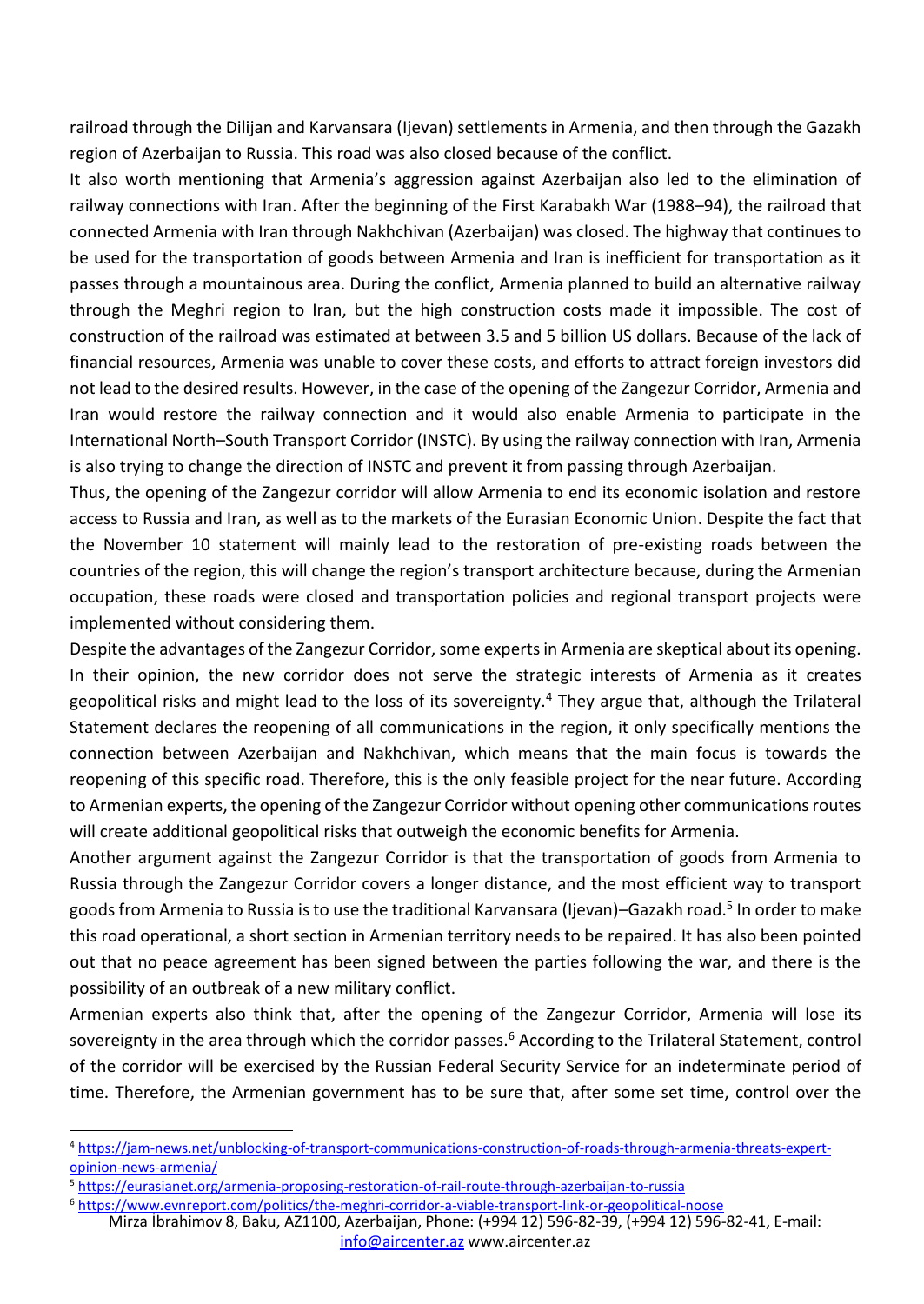corridor will be transferred to Armenia. On the other hand, Armenia wants to have the right to close this road whenever it feels there is a threat to its national interests. However, the November 10 statement does not give Armenia such rights. Thus, there is an argument that Armenia should not allow the corridor to be opened if Armenia will lose its sovereignty and be unable to protect its national interests.

Taking into consideration the above arguments, we can say that the Armenian side believes that the geopolitical risks of the Zangezur Corridor for Armenia are much greater than the economic benefits, and, therefore, the Armenian government should delay or prevent the opening of this corridor. Armenia could agree to the opening of the corridor only if other regional communications that are beneficial for Armenia are opened and the security of these roads is ensured, as for the Zangezur Corridor. However, Armenia has already signed the November 10 statement and is therefore obliged to fulfill its obligations. If Armenia prevents the opening of the corridor, Azerbaijan will have the right to act likewise in regard to other clauses of the Trilateral Statement, such as that concerning the Lachin Corridor.

If the Zangezur Corridor is not opened, then Azerbaijan will not allow the opening of other roads, which means that the economic isolation of Armenia will continue, which is not beneficial for its economy. On the other hand, Armenia's resistance to the corridor will be perceived as a policy directed against cooperation in the region and that does not serve the interests of other regional countries. Therefore, these countries, especially Russia, might put pressure on Armenia to open the corridor. It is also worth mentioning that the fears of Armenia regarding the loss of its sovereignty over the corridor and increasing Russian control are surprising, as Armenia's borders with Turkey and Iran are guarded by the Russian military and Armenia's railway system, gas distribution company, and other crucial economic sectors are controlled by Russian companies. Thus, the concerns raised by Armenia regarding its sovereignty are unjustified and merely an excuse used by forces that want to prevent the opening of the Zangezur Corridor.

If the corridor is opened, it will give impetus to other roads, which will be directly beneficial for Armenia. It appears that the Armenian government is interested in the opening of the corridor—or, at least, realizes the necessity of opening it. The cautious acts of Armenian officials regarding the corridor are related to the fears of discontent against the government within the population. Opinions against the corridor in Armenia are mainly voiced by nationalist groups, which are supported by a large part of the population. It has also become a tool in the hands of the opposition for attacking the current government. Therefore, as the political situation in the country stabilizes and the benefits of opening the Zangezur Corridor and other roads become apparent, the Armenians might change their attitude toward the corridor.

# **Azerbaijan**

The opening of the Zangezur Corridor will create many advantages for Azerbaijan. The new corridor will restore the direct land connection with Nakhchivan and put an end to the 30-year blockade by Armenia. During the Soviet era, there was a railway passing through Zangezur that connected Azerbaijan with Nakhchivan and was actively used for the transportation of passengers and cargo. After the beginning of the Armenia–Azerbaijan conflict, such transport communications were eliminated and Azerbaijan lost its direct land connection with Nakhchivan. This led to a long-term shortage of food and other products in Nakhchivan. Therefore, Azerbaijan had to establish communication with Nakhchivan by land or by air through the territories of Iran, Georgia, and Turkey. Because the route to Nakhchivan via Turkey is longer and passes through the territory of third countries, the land connection to Nakhchivan has been mostly

Mirza İbrahimov 8, Baku, AZ1100, Azerbaijan, Phone: (+994 12) 596-82-39, (+994 12) 596-82-41, E-mail: [info@aircenter.az](mailto:info@aircenter.az) [www.aircenter.az](http://www.aircenter.az/)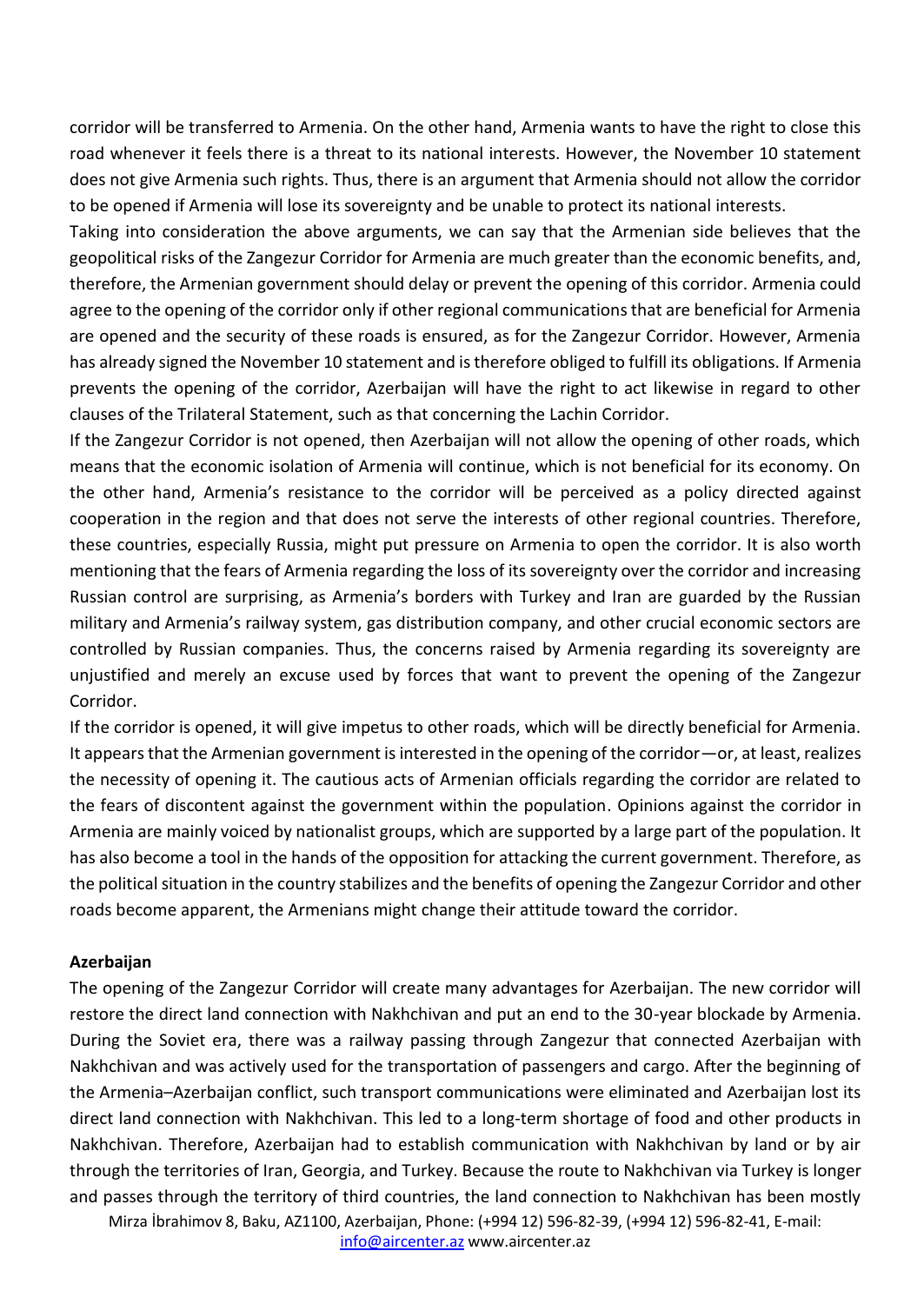established through Iran (the distance to Turkey via the Zangezur Corridor will be 340 km shorter than Baku–Tbilisi–Kars (BTK) railway). Therefore, the establishment of a direct connection with Nakhchivan will have a significant impact on the socioeconomic development of the autonomous republic. The opening of the Zangezur Corridor will also make a significant contribution to the development of economic relations with Turkey. The blockade of Nakhchivan and Azerbaijan's dependence on Iran for communication with Nakhchivan also enabled Iran to use the situation as a tool of political pressure and it created risks regarding Nakhchivan's economic security. The opening of the Zangezur Corridor will allow both the Nakhchivan and Zangilan regions to develop economically. The future use of these opportunities may further strengthen Azerbaijan's geo-economic position in the region.

Some experts believe that the creation of the Zangezur Corridor will reduce the importance of the BTK railway. However, Azerbaijan's goal in the creation of the Zangezur Corridor is not to leave the BTK unused, as both roads are important for Azerbaijan and the new corridor will serve to diversify Azerbaijan's strategically important transport routes to Turkey and the Black Sea. The BTK also provides shorter access to Black Sea ports. Nevertheless, the volume of cargo transported through the Middle Corridor is growing every year. Therefore, it will be more efficient to have two directions to sustainably transport growing volumes of cargo in the future.

## **Georgia**

The opening the Zangezur Corridor has not been welcomed in Georgia. Some experts in the country believe that the opening of the Corridor will create new opportunities for cooperation in the region and its nature will be more complementary to than in competition with roads in Georgia and will thus play an important role for international shipments in the region.<sup>7</sup> According to these experts, overall development of the region will be beneficial to all countries of the South Caucasus. However, the most popular opinion in Georgia is that the opening of the corridor would weaken the country's position as a transit country. It is no surprise that, in recent decades, Georgia has been acting as an intermediary in the transportation of Azerbaijani energy resources and other products by land to Turkey and Europe. Due to Armenia's occupation, Azerbaijan had to use Georgian territory to gain access to both Turkey and the Black Sea region. This allowed Georgia to benefit economically, strengthen its position in the region, and become one of the key players in the transportation of goods through the international transportation corridors that pass through the South Caucasus. In the opinion of skeptics, the opening of the Zangezur Corridor would have a negative impact on this position of Georgia. In particular, according to Georgian experts, the relevance of the Baku–Tbilisi–Kars railway will decline and the Zangezur Corridor will become a major competitor for this route.<sup>8</sup> All these facts also manifest that the Armenia-Azerbaijan conflict has served Georgia's interests for the past 30 years, and the growing transport dependence of the conflicting parties on Georgia has further strengthened its geopolitical position. However, the new realities created after the 44-Day War, and the opening of the Zangezur Corridor in particular, are having a significant impact on Georgia's geopolitical position.

In this context, one of Georgia's biggest concerns is that, in the new geopolitical reality, Russia's influence in the region will increase. For Russia, the new corridor weakens Georgia as a regional transport hub,

<sup>7</sup> [https://www.dailysabah.com/politics/news-analysis/nakhchivan-corridor-to-provide-new-opportunities-increase-regional](https://www.dailysabah.com/politics/news-analysis/nakhchivan-corridor-to-provide-new-opportunities-increase-regional-cooperation-experts-say)[cooperation-experts-say](https://www.dailysabah.com/politics/news-analysis/nakhchivan-corridor-to-provide-new-opportunities-increase-regional-cooperation-experts-say)

<sup>8</sup> <https://www.ekhokavkaza.com/a/30940859.html>

Mirza İbrahimov 8, Baku, AZ1100, Azerbaijan, Phone: (+994 12) 596-82-39, (+994 12) 596-82-41, E-mail: [info@aircenter.az](mailto:info@aircenter.az) [www.aircenter.az](http://www.aircenter.az/)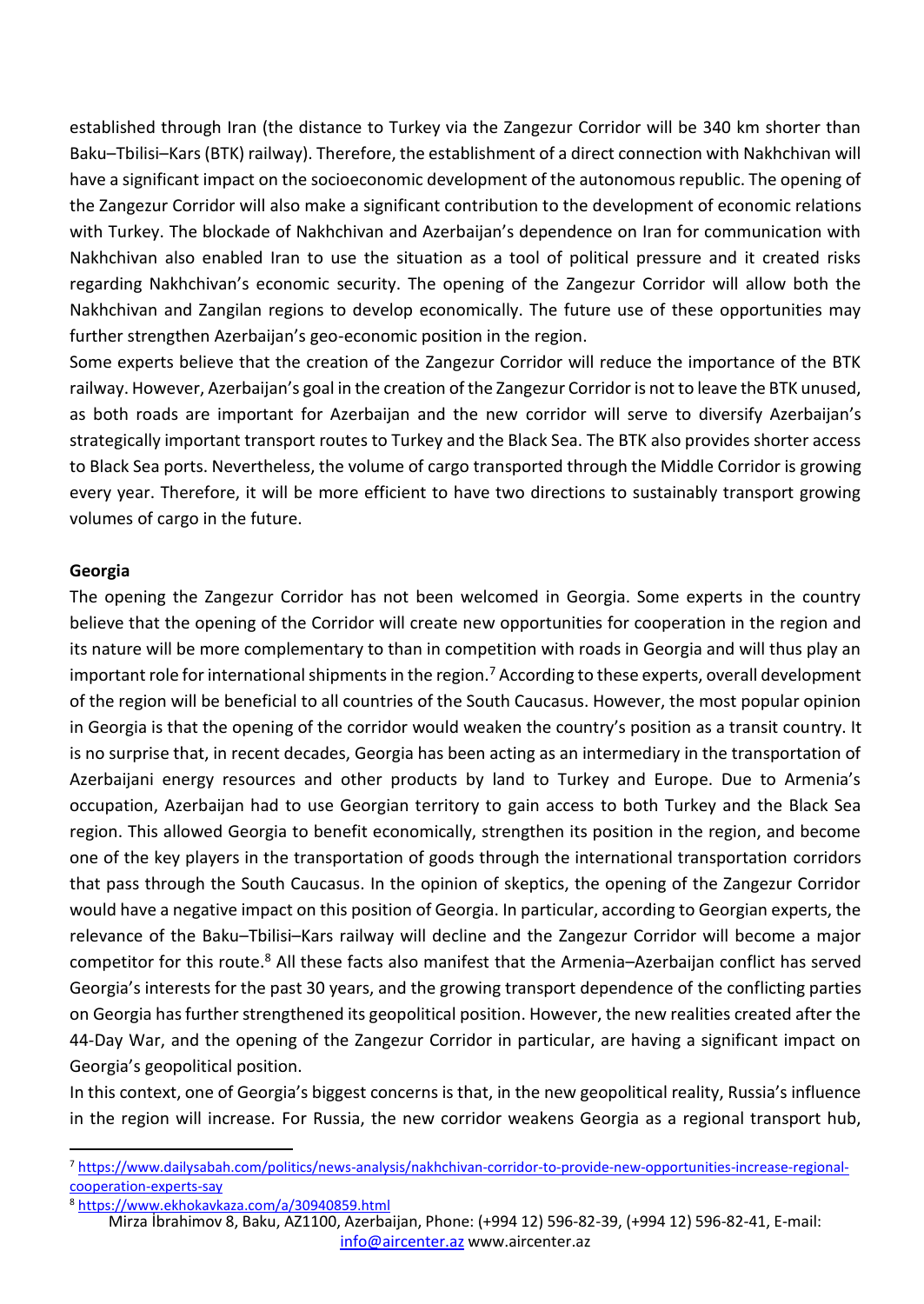provides a new rail link with Azerbaijan, Armenia, and Turkey and gives Russian security forces a new foothold in the South Caucasus.<sup>9</sup> As a result, some part of cargo transportation through Georgia could be redirected to the Zangezur Corridor and will be under the control of Russia. This will reduce Georgia's political influence in the region. Until now, Russia has depended on Georgia due to the lack of a land border with Armenia. Despite the fact that the road passing through Georgia experienced interruptions, it remained the only available route. Thus, the opening of all communications in the region will end Russia's dependence on Georgia.

Also worth mentioning are the issues concerning the impact of the opening of the Zangezur Corridor on the Abkhazian railway. On the one hand, the Zangezur Corridor will become Russia's alternative to the Abkhazian railway. Even if this railway is not opened, Russia will be able to establish a land connection with Armenia. On the other hand, Russia and Iran are interested in the opening of an Iran–Armenia– Georgia–Russia route. For this to become operational, the Abkhazian railway should be opened. Therefore, in possible future scenarios, Russia may increase pressure on Georgia to open the railway through Abkhazia. Although Russia has applied such pressure on Georgia in the past, Georgia was able to withstand it because Russia depended on it as a transit country. Under the new conditions, Georgia's position as a transport intermediary could weaken, which will make the prospects for opening the Abkhazian railway more attractive. In fact, for many years, Georgian officials have been working to open this route. However, these initiatives were met with great discontent from the local population. In the new reality, the Georgian government might find itself in an even more difficult position.

Despite the concerns raised in Georgia regarding the Zangezur Corridor, the establishment of the corridor is not intended to decrease the importance of the roads passing through Georgia but rather to further expand the transportation network in the region. Azerbaijan and Turkey are not going to abandon the transport projects with Georgia in which they have invested heavily. These roads cannot be easily replaced and, therefore, the Zangezur Corridor will become not a competitor but a road complementary to the main transport routes in the region.

After the opening of the corridor, both established roads and the new corridor will be used depending on the final destination of the cargo transportation. On the other hand, even if all communications routes are restored in the region, Georgia will continue to play an important role as transit country for Azerbaijan's energy resources. In particular, the commissioning of the Southern Gas Corridor manifests that Georgia's role as an intermediary in the region will continue, at least in the medium term. It is also worth mentioning that Georgia provides access to several major ports on the Black Sea that are difficult to reach through the Zangezur Corridor. Therefore, only some part of the cargo passing through the territory of Georgia could be directed to the Zangezur Corridor, which would lead to the loss of a similar proportion of transportation fees. This will not be a significant financial loss for Georgia, especially with the perspective that, in future, the cargo flow between Europe and Asia through the South Caucasus might increase. These facts show that, with the opening of the new corridor, Georgia will be affected geopolitically, but not economically.

# **Iran**

The opening of the Zangezur Corridor will put an end to the blockade of the Nakhchivan Autonomous Republic of Azerbaijan. Since the beginning of the 1990s, due to the Armenian blockade of Nakhchivan,

Mirza İbrahimov 8, Baku, AZ1100, Azerbaijan, Phone: (+994 12) 596-82-39, (+994 12) 596-82-41, E-mail: [info@aircenter.az](mailto:info@aircenter.az) [www.aircenter.az](http://www.aircenter.az/)

<sup>9</sup> <https://www.evnreport.com/politics/the-meghri-corridor-a-viable-transport-link-or-geopolitical-noose>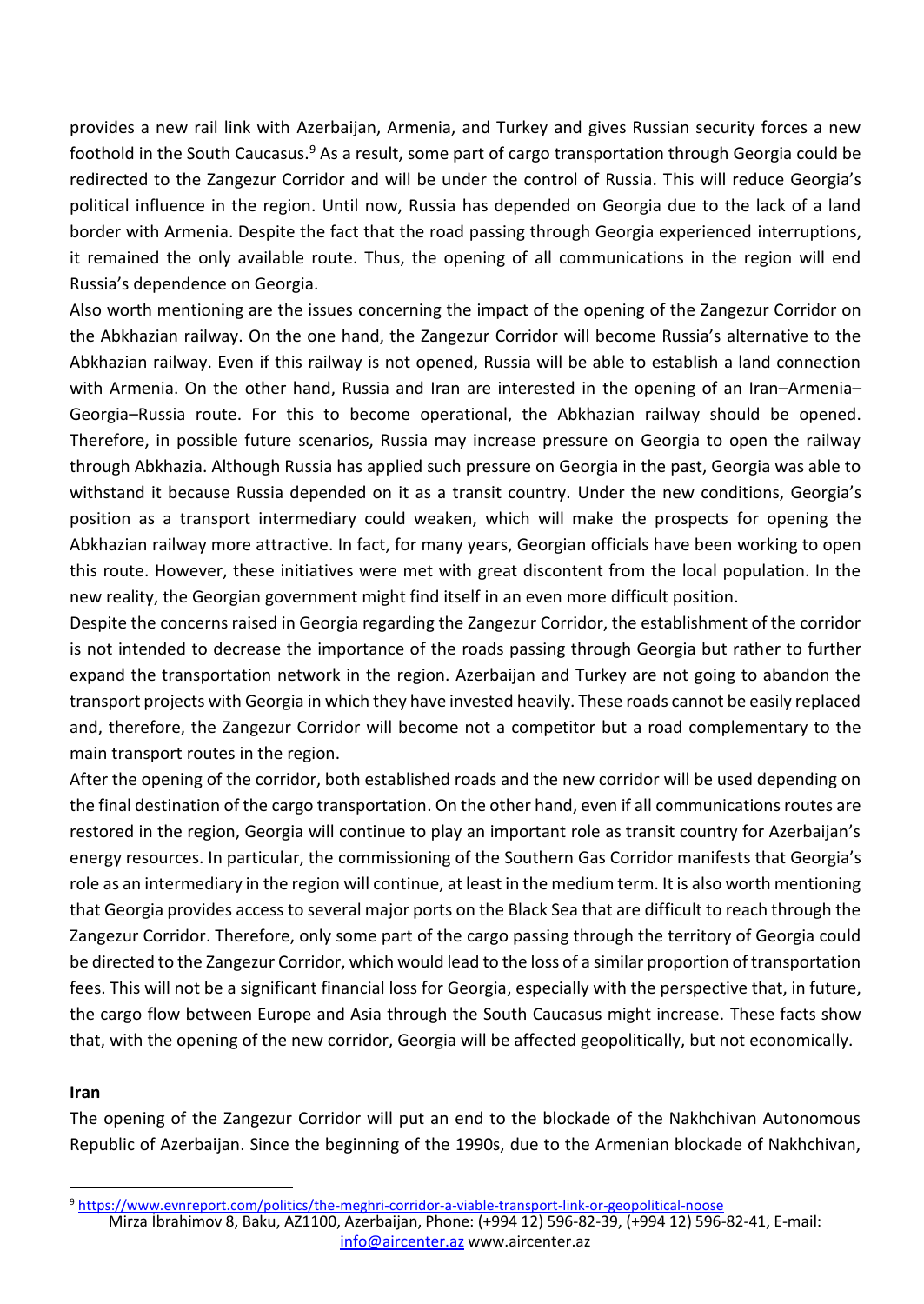Azerbaijan had to use Iranian territory for land access to its exclave. Iran acted as an intermediary in the supply of electricity to Nakhchivan. Therefore, after the opening of the Zangezur Corridor, the direct land connection with Nakhchivan will be restored and Azerbaijan's dependence on Iran will decrease. Some Iranian officials hope that the Zangezur Corridor will be used only for local cargo transportation between the main territory of Azerbaijan and Nakhchivan and they are therefore against the participation of this corridor in international cargo transportation. At the same time, Iranian officials state that, even if the new corridor is opened, Iran will remain the best option for Turkey and European countries for the transportation of goods to countries located on the eastern shores of the Caspian Sea because Iranian fuel is cheap and it has all the necessary infrastructure in place for cargo transportation. At the same time, Iranian officials hope that Armenia will prevent the transportation of goods to Central Asia from Turkey.<sup>10</sup> Along with the abovementioned disadvantages, it should be noted that Iran could also gain a number of advantages through the Zangezur Corridor. With the opening of the corridor, Iran could restore its railway connection with Armenia. During the Armenian occupation, the railway connection between Armenia and Iran that had passed through Nakhchivan during the Soviet era was closed, and, for transport connection, they used available highways. As these highways were not reliable for such transportation, the idea of building a new railway through Meghri region (in the south of Armenia) was put forward by Yerevan. However, because of the high construction costs, the project was never implemented. It is also worthy of mention that reopening of the railway connection will not play a significant role in developing economic relations between Iran and Armenia, as the economic relations between them are not very developed and bilateral trade volume is low. In 2018, Armenia's share in Iran's exports was about 0.16% and its share in imports was 0.05%. However, the opening of this corridor will play a more important role for Iran in terms of the North–South Transport Corridor. In recent years, Iran actively promoted the establishment of the Persian Gulf–Black Sea Transport Corridor. The main problem related to this project was the lack of a sustainable transportation connection between Armenia and Iran. Iran hopes to gain access to the Black Sea via Armenia and Georgia, avoiding the main territories of Azerbaijan and Turkey, through the proposed transport corridor. The restoration of the Zangezur Corridor and the railway connection with Armenia could create opportunities for Iran to implement this project. However, it should be noted that Russia has opposed the opening of a railway between Iran and Armenia without the restoration of the railway through the territory of Abkhazia.<sup>11</sup> This relates to the fact that, without the opening of the Abkhazian railway, the Persian Gulf–Black Sea transport corridor allows Iran to get access to Europe bypassing Russia. On the other hand, after restoration of the railway connection with Armenia, Iran intends to join the Iran–Armenia–Georgia–Russia route and gain alternative access to Russia within the North–South Transport Corridor. The infrastructure projects implemented in recent years by Russia and Iran in the transportation sector (the Lagan port project, the repair and expansion of Iranian ports in the southern part of the Caspian Sea, etc.) demonstrate that Russia and Iran are striving to reduce their dependence on Azerbaijan within the North–South corridor. The fact that the Caspian ports of Russia freeze in winter makes it dependent on the land roads of Azerbaijan. Therefore, the restoration of the railway between Iran and Armenia will, in part, allow Iran and Russia to eliminate their dependence on Azerbaijan. It is no coincidence that one of the main issues discussed by the Iranian Foreign Minister during

<sup>10</sup> <https://www.farsnews.ir/en/news/13990828000627/Official-New-Trans-Brder-Crridr-N-Affec-Transi-via-Iran>

Mirza İbrahimov 8, Baku, AZ1100, Azerbaijan, Phone: (+994 12) 596-82-39, (+994 12) 596-82-41, E-mail: <sup>11</sup> <https://jamestown.org/program/iran-armenia-railway-project-remains-controversial/>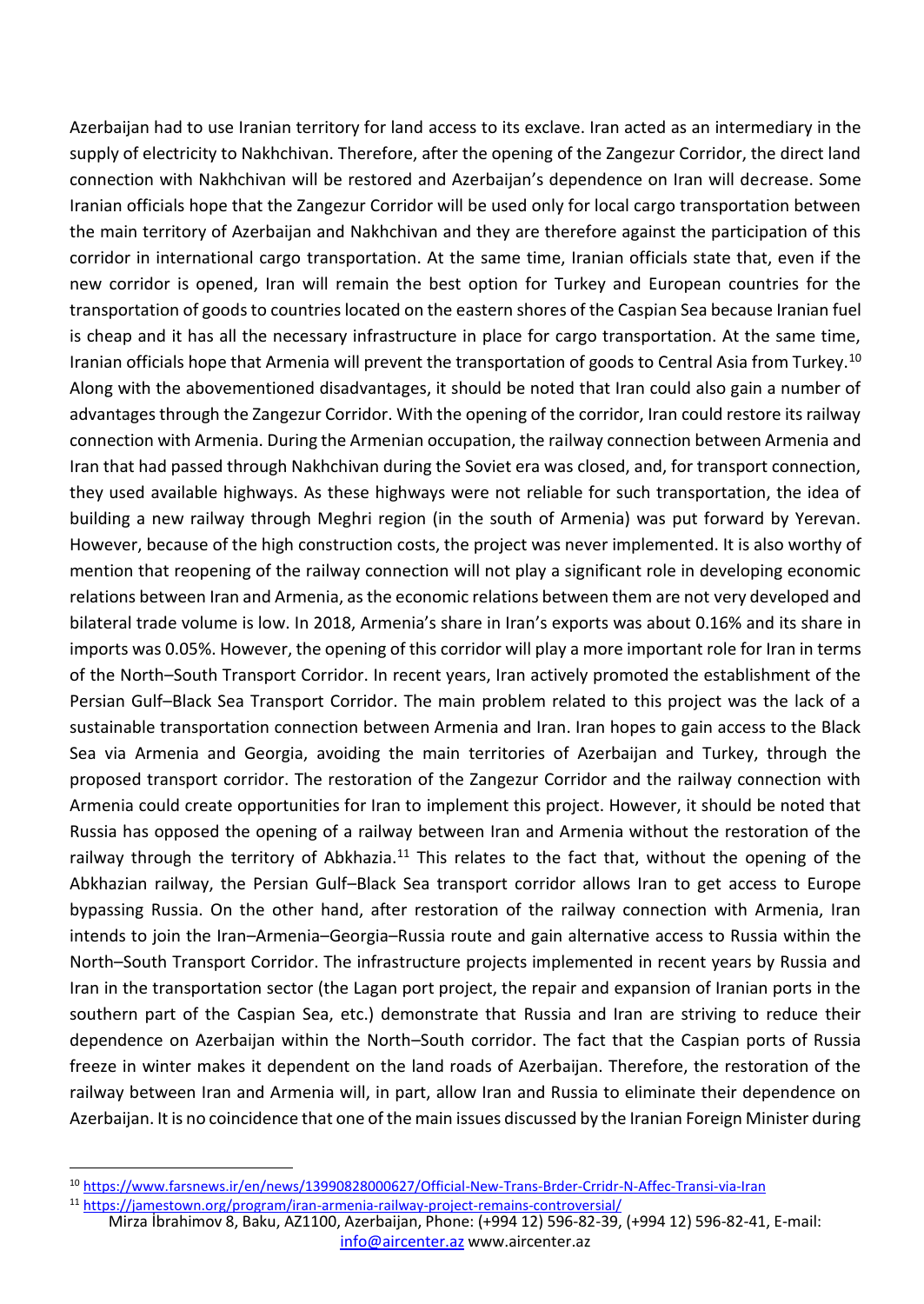his visits to the region at the beginning of the 2021 was the opening of the Iran–Armenia railway.<sup>12</sup> It is obvious that the feasibility of these projects is unclear, as a number of issues exist. The commissioning of the Iran–Armenia–Georgia–Russia road is possible only with the opening of the railway through Abkhazia (Georgia). However, the tense relations between Russia and Georgia make the opening of the Iran– Armenia–Georgia–Russia route almost impossible.

# **Turkey**

The opening of the Zangezur Corridor will create substantial advantages for Turkey. First of all, via the corridor, Turkey will have a direct land route to Azerbaijan, its main partner in the region. Turkey had a direct land connection to Nakhchivan, but not to the main territory of Azerbaijan, due to the Armenian occupation. Therefore, transportation links with Azerbaijan were established through the territories of Georgia and Iran, which increased the distance and transportation costs. Thus, the establishment of the new corridor will create opportunities for further expansion of economic relations between Azerbaijan and Turkey, including tourism. The Zangezur Corridor is important for Turkey not only for gaining access to Azerbaijan but also for establishing a shorter connection to Central Asia via the Caspian Sea. Currently, land connections with Turkic countries are established through Georgia and Iran. Using the Zangezur Corridor, Turkey will have shorter alternatives available.

In recent years, there has been growing dissatisfaction between Iran and Turkey over cargo transit. In particular, bombings of Iranian trucks on Turkey's territory have fueled this dissatisfaction.<sup>13</sup> Therefore, both Iran and Turkey are trying to reduce their mutual dependence. In this regard, the Zangezur Corridor creates opportunities for both countries. However, it should be noted that, in order to realize this advantage, Iran cannot be limited only to the Zangezur Corridor; the Iran–Armenia and Abkhazian railways must also be restored. Also, if the Iran–Armenia railway were to become operational before the opening of the Abkhazian railway, Iran would try to get access to the Black Sea though Armenia and Georgia without Russia's participation. This case would be against the interests of Russia and Azerbaijan, as it would eliminate the dependence of Iran on them, and they will try to prevent it. Therefore, after the opening of the Zangezur Corridor, in comparison with Iran, Turkey will be able to eliminate its dependence on Iran more quickly because, by using the Zangezur Corridor, Turkey will be able to redirect its cargo that is transported through Iran to the new corridor, thus decreasing its dependence on Iran. However, even after the opening of the Zangezur Corridor, without the Abkhazian railway (which probably will not be opened in the near future), Iran will be unable to use the Iran–Armenia–Georgia–Russia route or independently establish the Persian Gulf–Black Sea corridor for sustainable transportation. Thus, Iran will still be dependent on Turkey for obtaining sustainable access to the Black Sea. The opening of a new corridor will therefore give Turkey a substantial advantage in relations with Iran.

Overall, the opening of the Zangezur Corridor will significantly strengthen Turkey's position in the region and increase its influence. Although it will not fully serve the interests of Russia, the importance of the corridor for Russia itself necessitates reaching an agreement with Turkey, and this might create a "winwin" situation.

<sup>12</sup> [https://www.turan.az/ext/news/2021/1/free/politics\\_news/en/885.htm](https://www.turan.az/ext/news/2021/1/free/politics_news/en/885.htm)

<sup>13</sup> [https://en.trend.az/iran/society/2546738.html,](https://en.trend.az/iran/society/2546738.html) [https://english.alarabiya.net/News/middle-east/2015/08/12/Iran-shuts](https://english.alarabiya.net/News/middle-east/2015/08/12/Iran-shuts-border-post-into-Turkey-after-truck-attacked-)[border-post-into-Turkey-after-truck-attacked-](https://english.alarabiya.net/News/middle-east/2015/08/12/Iran-shuts-border-post-into-Turkey-after-truck-attacked-)

Mirza İbrahimov 8, Baku, AZ1100, Azerbaijan, Phone: (+994 12) 596-82-39, (+994 12) 596-82-41, E-mail: [info@aircenter.az](mailto:info@aircenter.az) [www.aircenter.az](http://www.aircenter.az/)